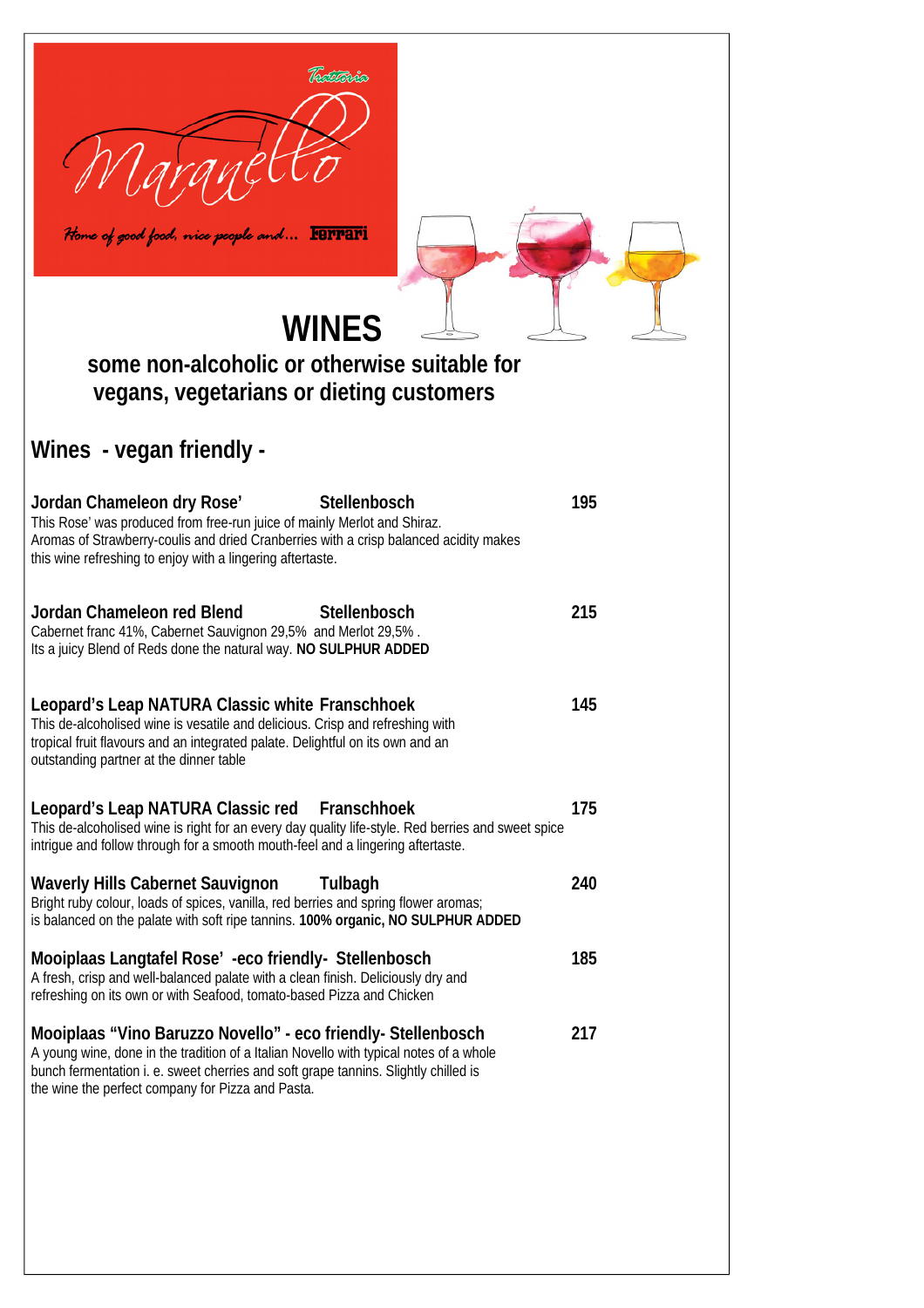# Benvenuti!

### **Menu for Vegetarians and Vegans**

**We at Trattoria Maranello have always had the priority to keep our Customers healthy. These days it is becoming common for more people to have allergies or other disadvantages, such as diabetes, gluten intolerance or lactose intolerance. Chef Uli who has more than forty years experience in the kitchen, is able to prepare dishes to help accommodate those customers. We use FRESH, LOCAL and ORGANICALLY grown ingredients wherever possible and make sure high quality imports are used wherever necessary. In this menu you will find dishes which should be available on a regular base; However on our Special Boards all-over the restaurant you will find daily changing Mains and Specialities. Please ask your waiter to explain which dish will fit your needs. My team and I are honoured to cook for you and look forward to seeing you again and again and ……… Buon appetito**

#### **A few things to note……..**

- **Good Things take time !!**
- **All dishes are prepared "al minuto "**
- **Please let us know about your allergies**
- **No cheques, no slices, no split-bills**

Trattoria

nice people and... FEPPAPI

#### **Our Aperitifs**

| Campari and Soda or Orange Juice<br>Cinzano Rosso, Bianco or Dry<br>Prosecco Bottega Spumante<br>"Campano" – Prosecco with Campari and Passionfruit<br>"Spritz"- Prosecco with Aperol | 36<br>20<br>58<br>50<br>50 |
|---------------------------------------------------------------------------------------------------------------------------------------------------------------------------------------|----------------------------|
| For those cooler days, warm up with a sherry<br>Old Brown Sherry from Wellington out of an Oak-Barrel                                                                                 | 18                         |
| Or one of our very special Cocktails with the Bacardi Oakheart                                                                                                                        |                            |
| <b>Smoking Rum</b><br>Oakheart spiced rum, dry Apple-cider, Ginger Beer and a squeeze of lime,<br>gently stirred on ice                                                               | 50                         |
| <b>Oakheart Fashionista</b><br>Oakheart spiced rum, fresh Mango juice and Galliano shaken<br>on ice and served in a Stein                                                             | 50                         |
| <b>Long Island Spiced Tea</b><br>Oakheart spiced rum, Cointreu, Bombay Sapphire Gin, fresh Lemon juice<br>on ice and charged with Coke                                                | 60                         |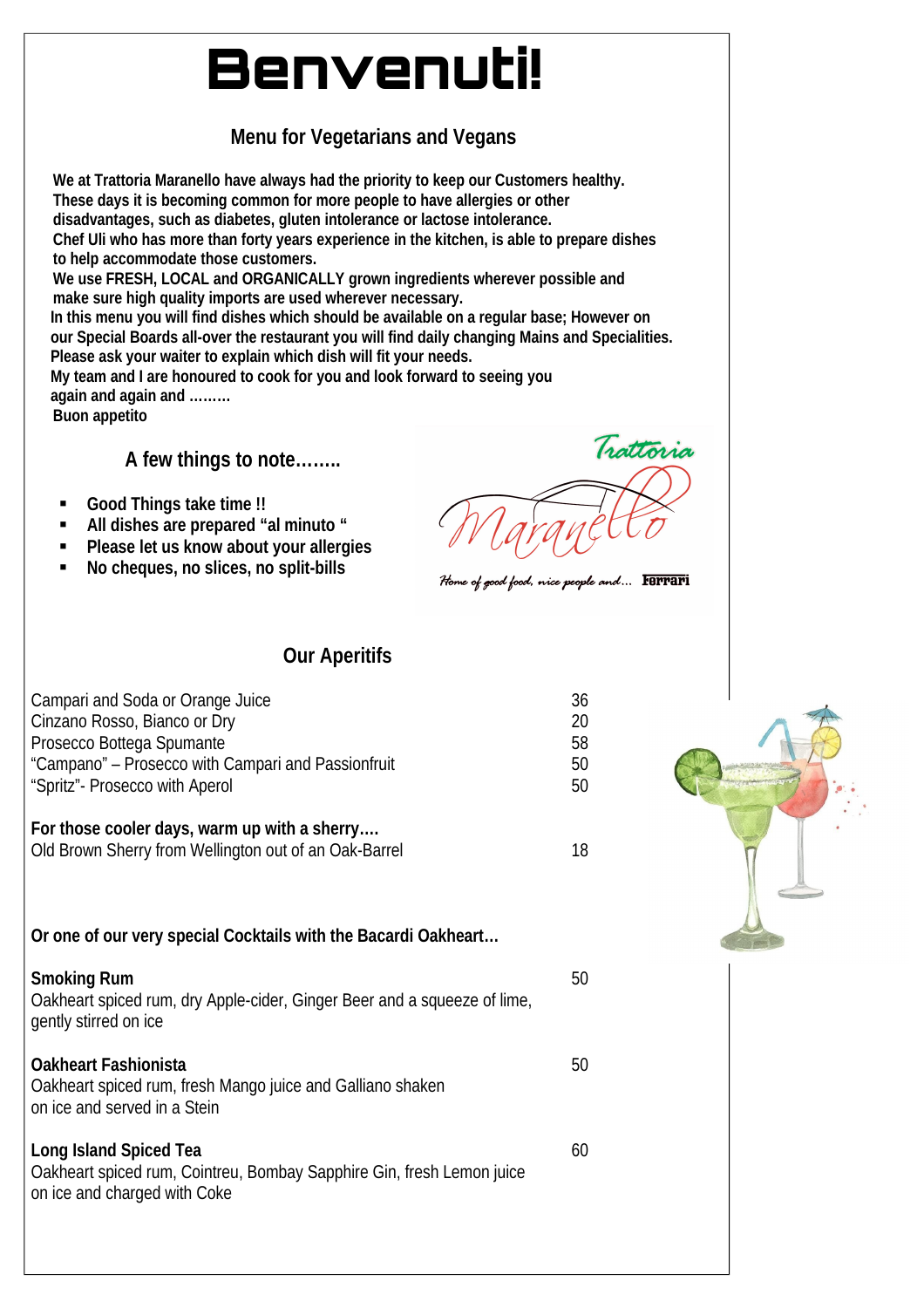# Antipasti e' Zuppe

| <b>Bruschetta Rustica</b><br>Slices of our homemade bread, roasted and topped with chopped tomatoes,<br>basil, garlic, olive oil and feta sprinkles                                                                                                                                                                              | 39 |
|----------------------------------------------------------------------------------------------------------------------------------------------------------------------------------------------------------------------------------------------------------------------------------------------------------------------------------|----|
| Cassuola di melanzane all Parmigiana<br>Grilled slices of aubergine baked in tomato sauce and topped with mozzarella<br>and parmiggiano                                                                                                                                                                                          | 58 |
| Focaccia<br>Pizza bread with garlic, fresh rosemary, extra virgin olive oil and sea salt                                                                                                                                                                                                                                         | 35 |
| Focaccia Greca<br>Pizza bread with onions, feta, fresh rosemary, extra olive oil and sea salt                                                                                                                                                                                                                                    | 40 |
| Bocconcino dal lato – vegetarian Antipasto<br>Marinated Olives, peppadews, fior di latte mozzarella, our famous sundried<br>tomatoes, caperberries, artichokes, avos (when available), our homemade<br>grilled peppers and marinated vegetables, Parmesan, Gorgonzola and<br>rosa tomatoes, served with homemade Grissini-sticks | 95 |
| Minestrone di Verdure<br>Vegetable Stock, fresh garden veggies roasted in olive-oil, Borlotti beans<br>and Angelhair-pasta                                                                                                                                                                                                       | 65 |
| Vellutata di Pomodoro<br>Roasted Roma - tomatoes, cooked in tomato-juice with fresh basil and a<br>dash of cream                                                                                                                                                                                                                 | 59 |
| Insalate                                                                                                                                                                                                                                                                                                                         |    |
| Insalata Cesare<br>Romaine & mixed lettuce with parmesan cheese, homemade croutons,<br>black pepper, cocktail tomatoes, cucumber and the famous Ceasar's dressing<br>-made from anchovy- flavoured canola-oil, fresh lemon juice and extra virgin olive oil -                                                                    | 58 |
|                                                                                                                                                                                                                                                                                                                                  |    |

- add fresh avocado -when available 20 - add marinated grilled Tofu 29 Insalata Sardegna 75 Chunky cuts of mixed peppers, cucumbers, tomatoes, onions, feta cheese and boiled egg on arugola topped with olives, caperberries and garlic bruschette; lemon aioli on the side Insalata della Casa 58 Mesculin greens, olives, tomatoes, carrots and red onions in a creamy garlic vinaigrette Insalata Monterosso 78 Mesculin greens, mixed peppers, green beans, red onions, potatoes, olives, boiled Egg, fresh mushrooms and marinated artichokes, mustard-vinaigrette on the side Insalata Caprese fior di latte 79 Slices of fresh mozzarella 'fior di latte', vine ripened tomatoes, fresh basil and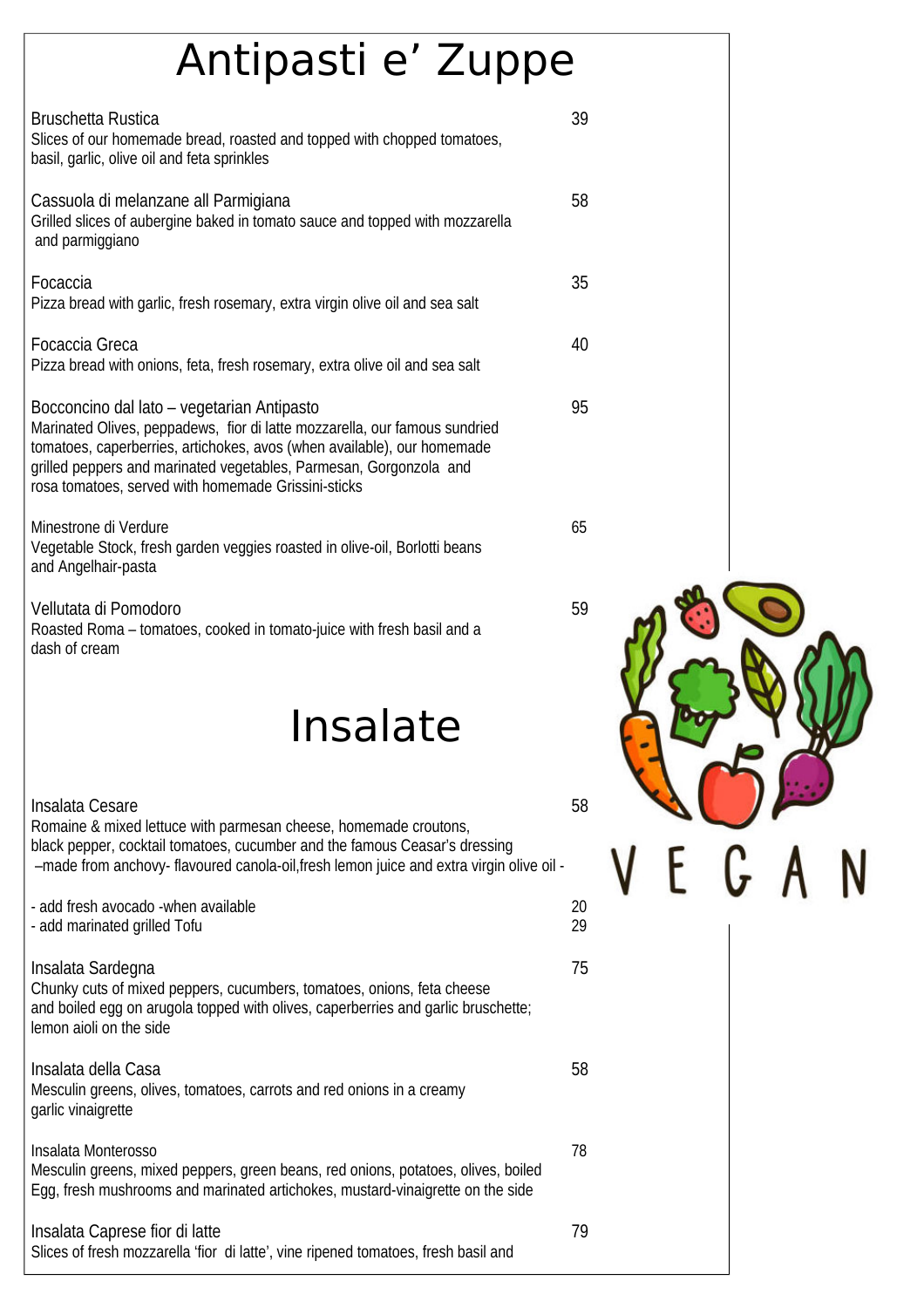| arugola, drizzled with extra virgin olive oil                                                                                                                                                                   |     |  |  |
|-----------------------------------------------------------------------------------------------------------------------------------------------------------------------------------------------------------------|-----|--|--|
| Insalata Caprese con Mozzarella di Bufala - done with Buffalo Mozzarella<br>-when available -                                                                                                                   | 119 |  |  |
| Insalata Maranello<br>Mesculin greens - a mix of leaf salad and fresh herbs, thin slices of vegan-biltong,<br>ovenroasted beet root and butternut, rosa tomatoes, parmesan shavings<br>and roasted pine-kernels | 89  |  |  |
| Primi Piatti - Pasta                                                                                                                                                                                            |     |  |  |
| All our Pastas are made from Durum-wheat and water and cooked "al dente"                                                                                                                                        |     |  |  |
| Tagliolini Sciue Sciue - hot 3<br>With diced tomatoes, rosa tomatoes, garlic, chilli, extra virgin olive oil and<br>fresh basil – please tell your waiter if you like it hotter                                 | 89  |  |  |
| Fettucini Alfredo<br>Ribbon pasta with tofu, fresh mushrooms and cream                                                                                                                                          | 97  |  |  |
| Lasagne al Forno vegetale<br>Homemade pasta sheets layered with spinach, butternut, mushrooms and<br>béchamel sauce, topped with parmesan and mozzarella, ovenbaked                                             | 115 |  |  |
| Penne alla Milanese<br>With cubed Tofu, artichokes, spring onions and sundried tomatoes in a brandy<br>and saffron sauce                                                                                        | 99  |  |  |
| Tagliatelle al Pesto<br>Green Ribbon pasta mixed with homemade Basil-pesto, fresh basil<br>leaves, Parmiggiano and roasted Pine-kernels                                                                         | 119 |  |  |
| Gnocchi Gorgonzola<br>Homemade potato dumplings with imported gorgonzola cheese and cream                                                                                                                       | 110 |  |  |
| Mafaldini Gennaro<br>Fresh garden vegetables simmered with garlic and onions in vegetable stock<br>and cream; served with frilly ribbon pasta                                                                   | 95  |  |  |
| Porcini - Risotto<br>Riso "Arborio-Superfino", cooked "al onda" with fresh Porcini mushrooms,<br>white wine and spring onions and perfumed with white Truffle-oil                                               | 129 |  |  |
| Gluten-free Pasta                                                                                                                                                                                               | 25  |  |  |
| Please ask your waiter which of our delicious Ravioli with vegetarian                                                                                                                                           |     |  |  |
| fillings are available and which sauce goes best with it                                                                                                                                                        |     |  |  |
|                                                                                                                                                                                                                 |     |  |  |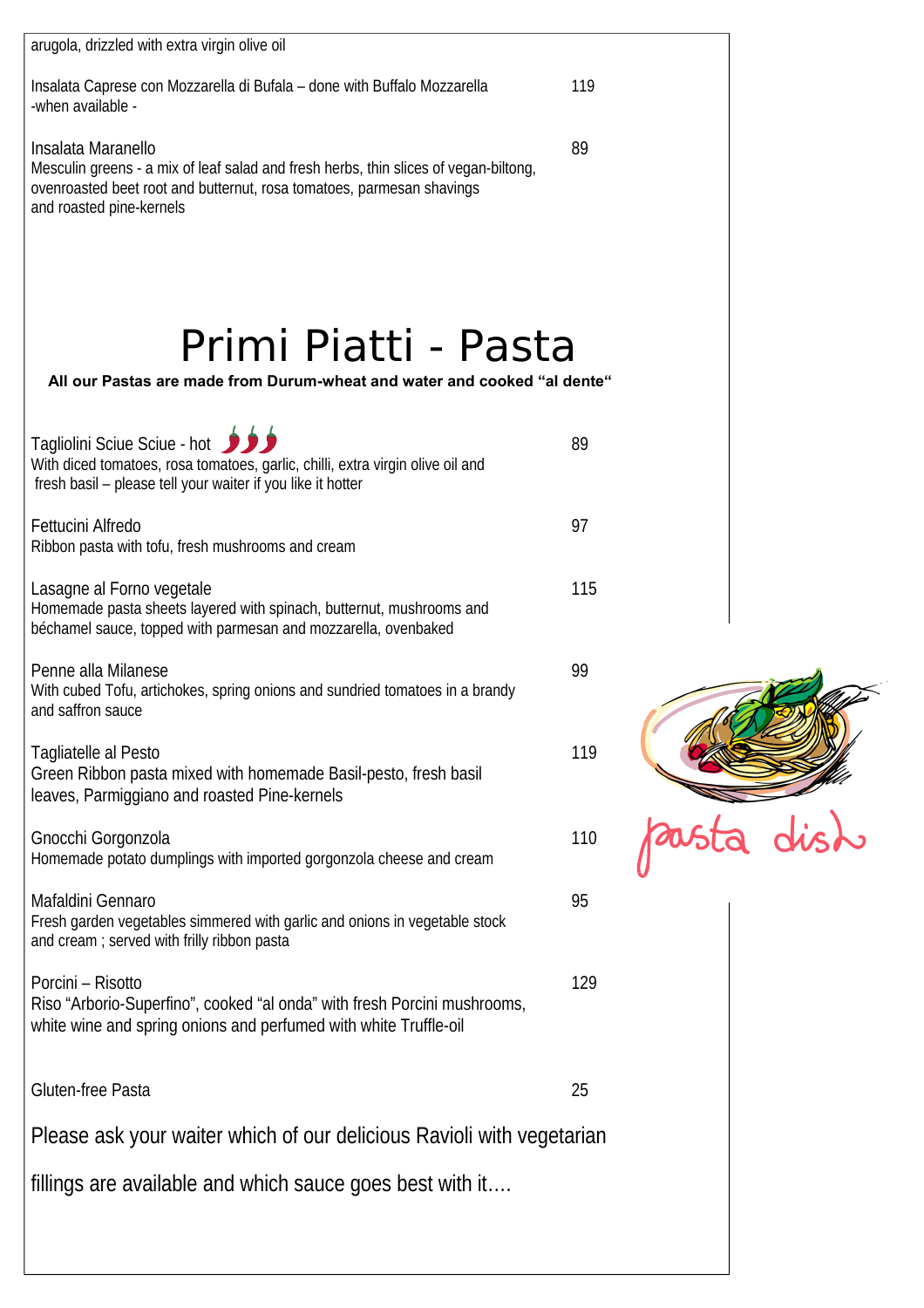|                                                                                                                        | Pizze                                                                               |     |
|------------------------------------------------------------------------------------------------------------------------|-------------------------------------------------------------------------------------|-----|
|                                                                                                                        | Hand tossed from our wood-fired oven with tomato, mozzarella, sea salt & oreganum   |     |
| Quattro Stagioni<br>Mushrooms, artichokes, white asparagus and black olives                                            |                                                                                     | 129 |
| Vegetariana<br>Fresh peppers, artichokes, mushrooms, olives and fresh tomatoes                                         |                                                                                     | 129 |
| Gorgonzola vegetale<br>Mushrooms, sundried tomatoes, garlic, imported gorgonzola, peppadews and<br>fresh spring onions |                                                                                     | 129 |
| Margherita Neapolitana<br>fior di latte Mozzarella and fresh basil                                                     |                                                                                     | 108 |
| Vesuvio<br>spinach, garlic, mushrooms, ricotta and fresh chilli in a fold-over                                         | -2chillies-                                                                         | 112 |
| Quattro Formaggi<br>Mozzarella, Parmigiano, Gorgonzola and Fontina                                                     |                                                                                     | 130 |
|                                                                                                                        | tor vegan or aluten intolecent customers we offer to exchange the normal Mozzarella |     |

for vegan or gluten-intolerant customers we offer to exchange the normal Mozzarella to Vegan-Mozzarella for R 18 or to Goat's Gouda for R 55; we also offer glutenfree Basis for R 25 and Cauliflower / Low Carb Basis for additional R 60.

#### **-Create your own with a Margherita and the toppings of your choice-**

| Margherita Classico<br>60                                                                                                          |
|------------------------------------------------------------------------------------------------------------------------------------|
| With tomato, basil and extra virgin olive oil                                                                                      |
| <b>Pizza additions</b>                                                                                                             |
| Grilled aubergines, onions, fresh pineapple, fresh tomato, egg,<br>8<br>garlic, banana, chilli                                     |
| Cherry tomatoes, olives, ham, sundried tomatoes, arugola, basil,<br>15<br>capers, fresh peppers, spring onions, caramalised onions |
| mushrooms, avocado, feta, artichokes, roasted peppers, Peppadews,<br>20<br>Mozzarella, Parmesan-shavings, Ricotta, spinach         |
| 28<br>Gorgonzola, Basil-Pesto, Guacamole'                                                                                          |
| Vegan Mozzarella made from coconut, Halaal Parmesan<br>38                                                                          |
| Fior di latte Mozzarella or smoked Fior di latte - when available -<br>48                                                          |
| Goat's Gouda matured<br>55                                                                                                         |

## **All our bases and breads are made with premium stone ground flour from the Eureka Mills in Heidelberg**